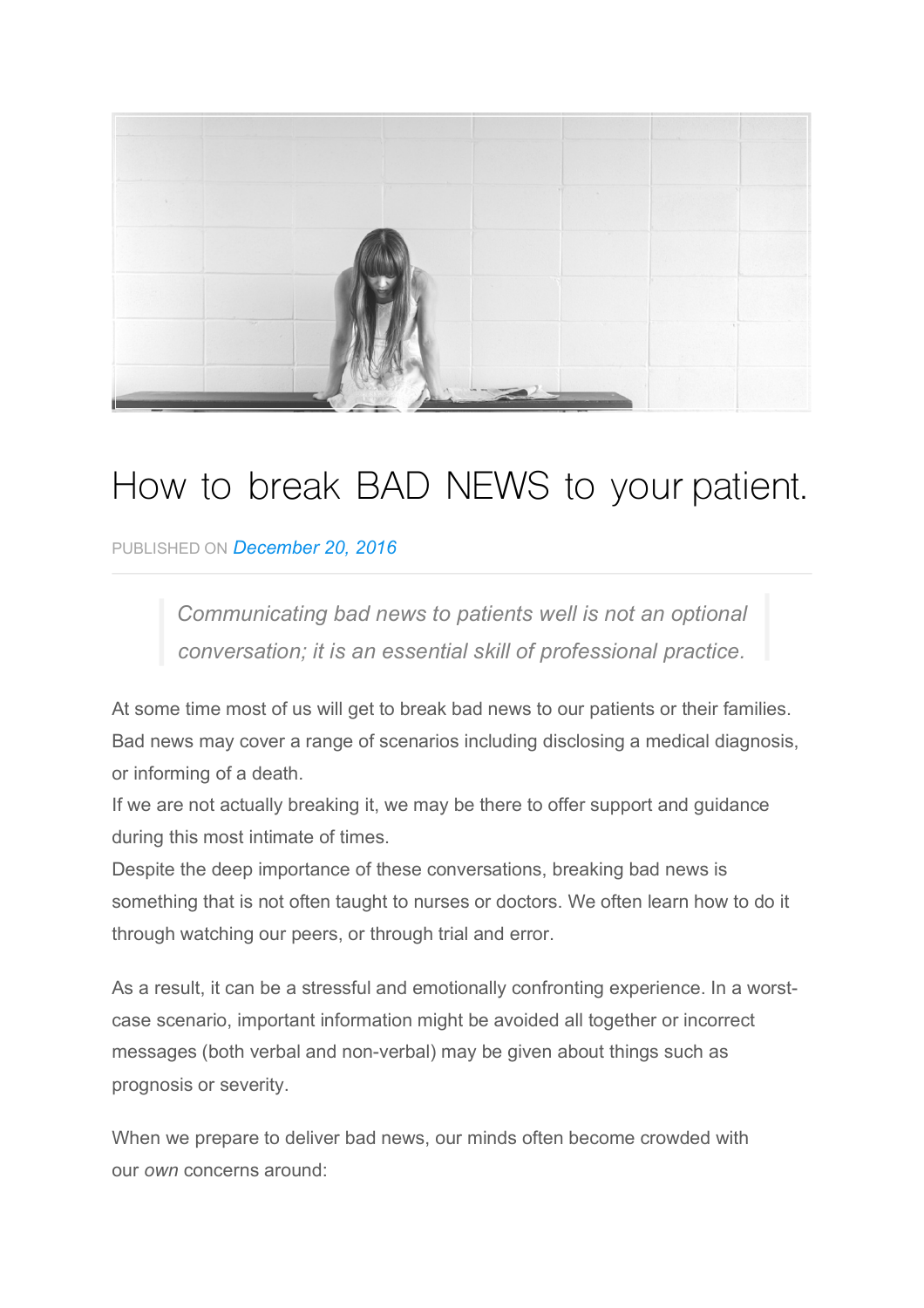- Balancing the situational evidence with our intention of not destroying all hope.
- Fear about the anticipated reactions to the news.
- Fear about our own emotions spilling into the conversation.

Here is rough guide to some of the important skills in breaking bad news.

## Prepare yourself:

Patients and their families want to be told bad news attentively.

That is, they want you to be honest, compassionate, informative and available (that is, not pressured and hurrying off to do other things, but willing to stay and talk at the pace the person needs).

• Familiarise yourself with the person(s) you are about to talk to. Try to know their name(s). Will there need to be any special preparations made for this conversation

such as interpreters?

- Mentally rehearse the conversation. Consider the questions you are likely to be asked. Remember that although the information you may be giving may be very sad, it is also very important.
- Consider confidentiality and disclosure when discussing information about a patient with their family. Family members should not be given any information that the patient themselves is not yet aware of or has not consented to (assuming they are able to understand this information). Consideration should also be to the confidentiality of *any* medical information that may be disclosed.
- Take a few moments to settle and relax your own emotions. Take a few deep slow breaths.
- It is recommended that you always have a second colleague present to support both you and the recipients of the news.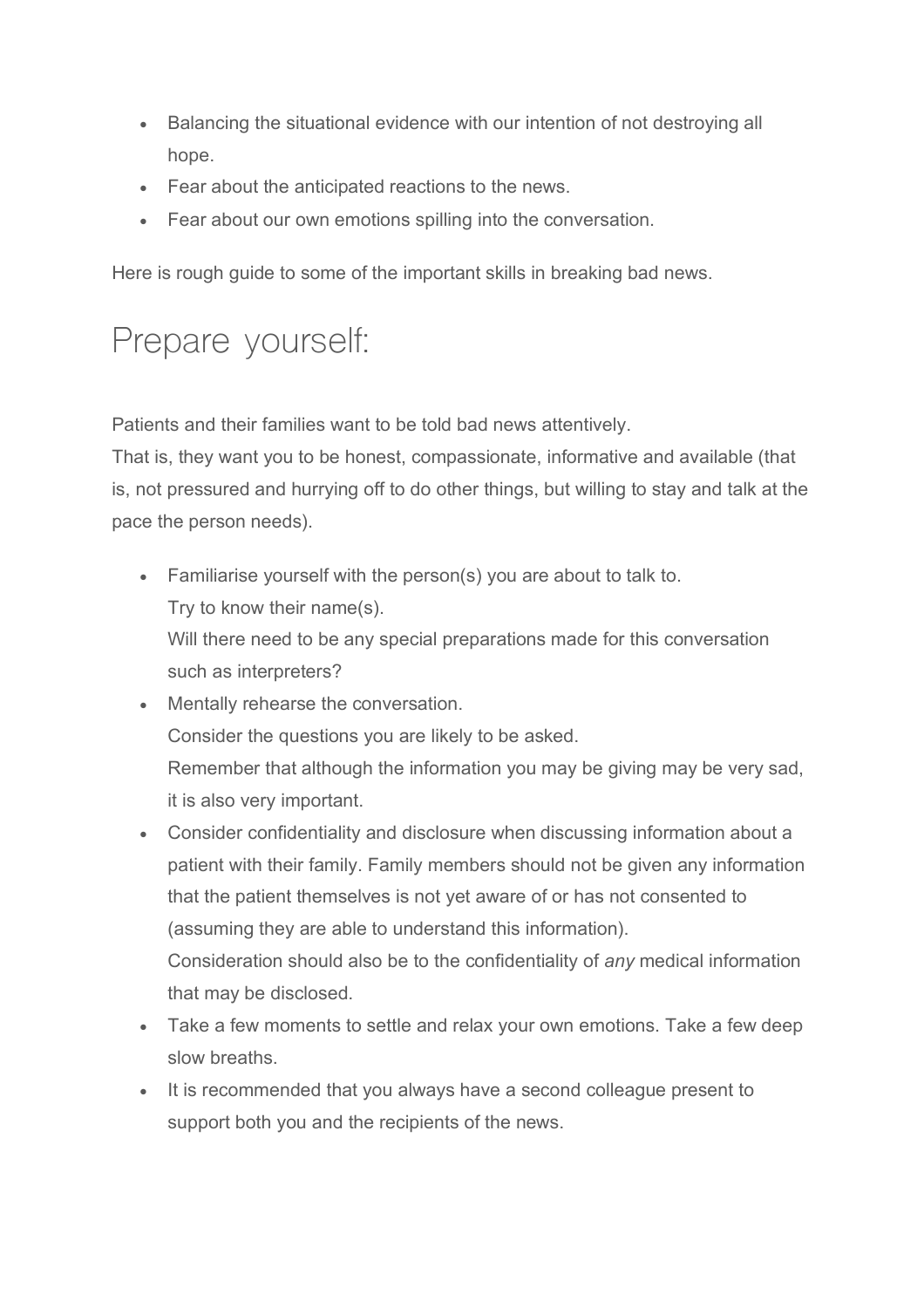## Prepare the setting:

- Arrange for a private room to have the discussion if possible. Unfortunately sometimes delivering bad news in a busy clinical setting is unavoidable. In such instances everything should be done to maximise privacy and dignity, and to minimise interruptions and sensory overload during the conversations.
- Consider having tissues and some water available Small things that make a big difference.

### Breaking the news:

There is no easy way to do this.

Some advocate for warning the person(s) about to receive bad news by opening with something such as, Unfortunately I'm afraid I have some bad news to tell you" or "I am sorry to have to tell you this".

This provides the person(s) a cue as to the importance of what is about to follow, giving them a better chance to process the information.

- Communicate at the level of comprehension and vocabulary of the patient.
- Use non-technical words and descriptions.
- Provide information simply and honestly avoiding excessive bluntness.
- Give the information in small chunk-lets and give them time to process. Check for understanding.
- Encourage questions and allow time.

If the person(s) remain silent consider open ended questions to help them articulate their emotions (if they wish).

Remember that much of this conversation may not be remembered and the information may need to be repeated at a later time.

Providing written information around some topics may be useful.

• Prepare for any reactions. These may range from quiet silence, to screaming, to physical violence (which is rarely aimed at other people).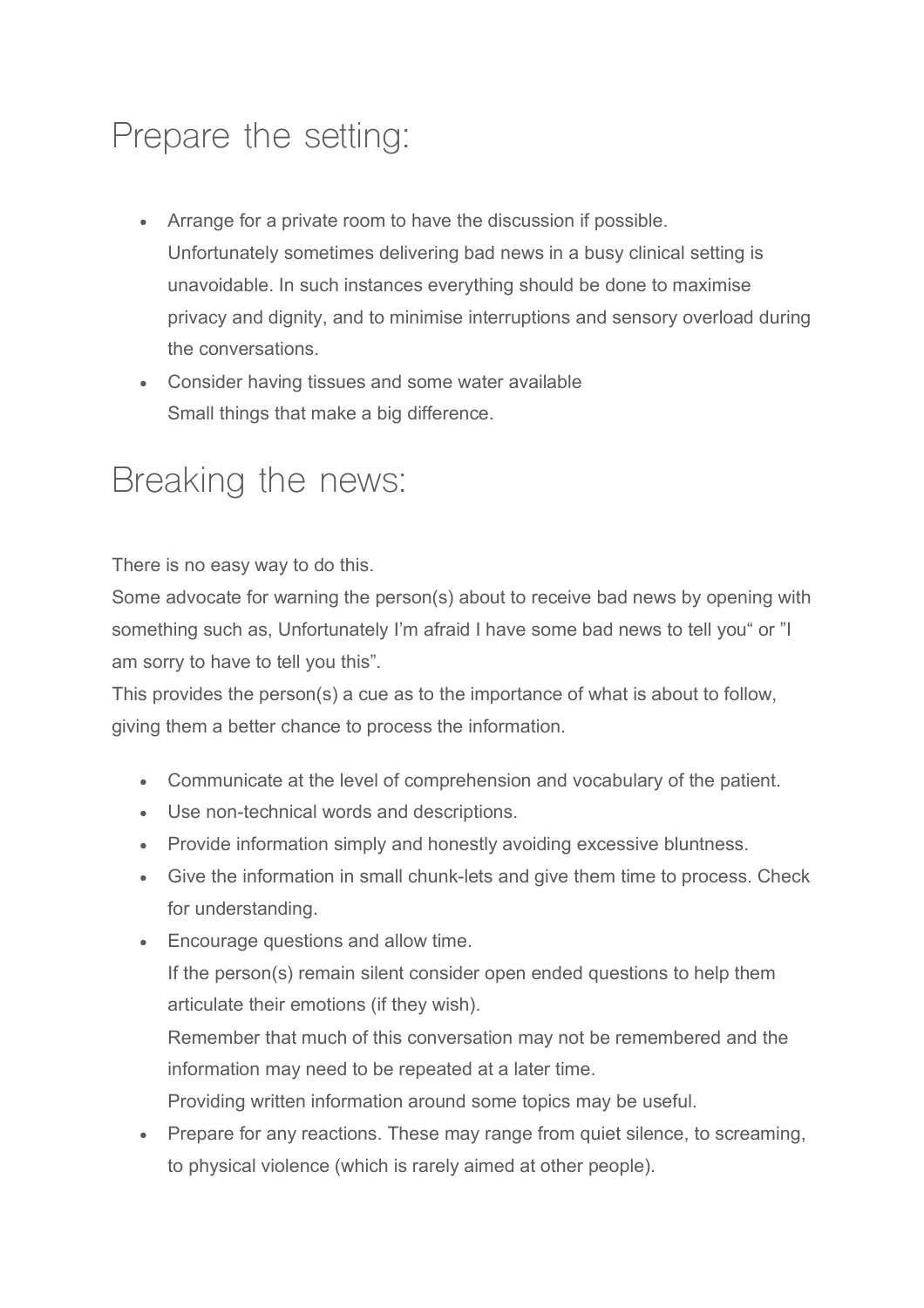• Do not say things such as "I know how your feel" or "there is nothing more we can do", because you don't… and there is.

#### **Is it OK to show my emotions during this conversation?**

Yes. Patients and their families want an authentic conversation. *However*, it is my experience that during the initial conversation what is needed is calm, clear concise information.

### **During this time a certain detached professionalism may be the best way to ensure the information is transmitted.**

Once there has been some time for the message to be received and processed, the encounter becomes much more open and fluid. It may then be completely appropriate for you to open to your own emotions of this experience. It is what it is.

### After the conversation:

Breaking bad news is only the beginning. The most important thing is to make sure there is a continuity of support and attentiveness after the news has been broken. Things to consider include:

- Does the person(s) have a good support network after they leave the hospital?
- Do they have all the necessary information and documentation they need?
- Are they able to contact someone (preferably a member of staff they have had close contact with) if they have any questions or concerns down the track?

Do not forget to document the conversation in the patient notes. Include a record any important questions or details that were exchanged, and any further needs that must to be followed up on.